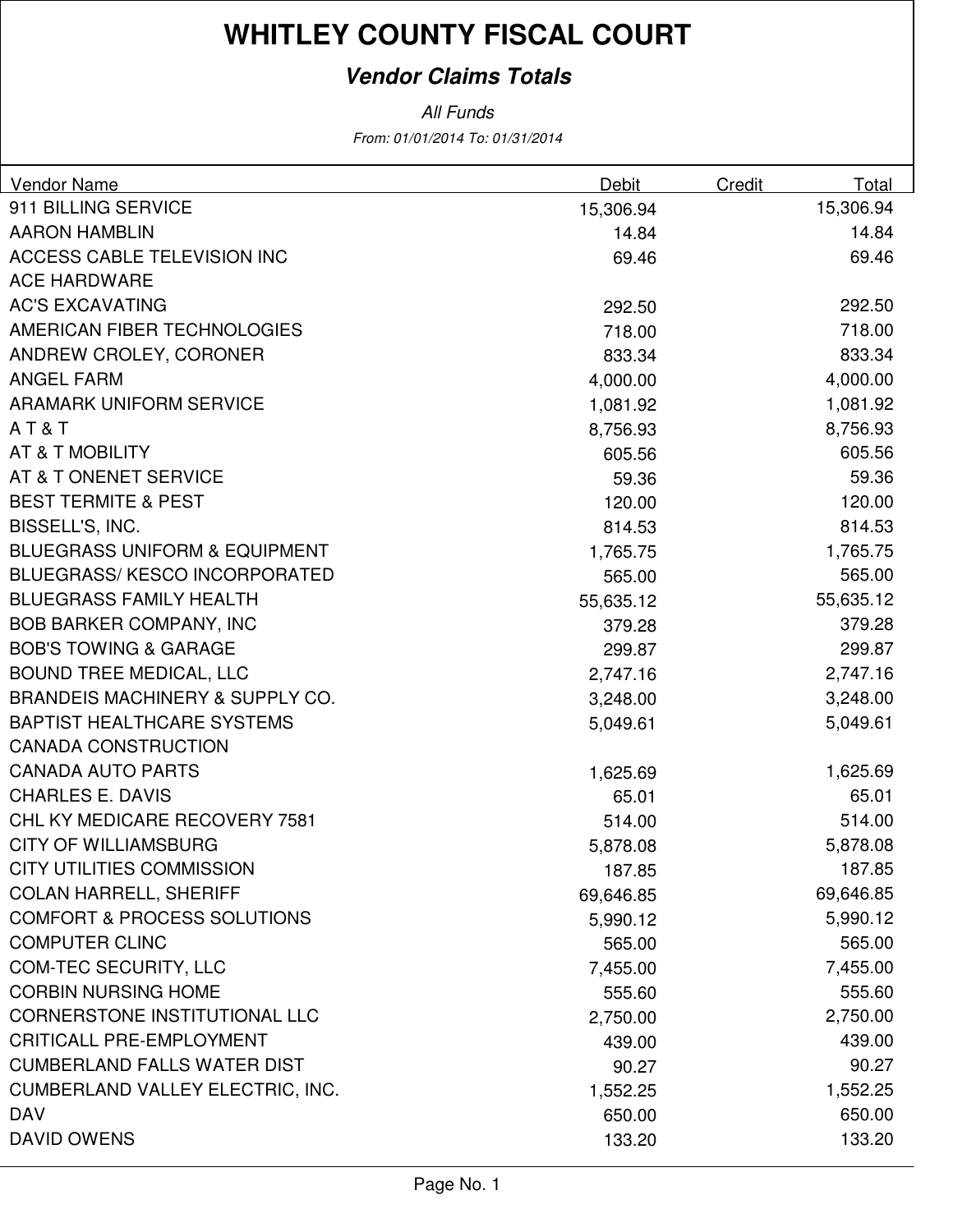### **Vendor Claims Totals**

| <b>Vendor Name</b>                     | Debit     | Credit | Total     |
|----------------------------------------|-----------|--------|-----------|
| <b>DAVID PARKER</b>                    | 113.09    |        | 113.09    |
| D C ELEVATOR COMPANY, INC.             | 550.00    |        | 550.00    |
| <b>DELTA DENTAL</b>                    | 1,732.46  |        | 1,732.46  |
| DELTA NATURAL GAS CO., INC.            | 3,623.80  |        | 3,623.80  |
| <b>DISH NETWORK</b>                    | 188.16    |        | 188.16    |
| <b>FAMILY DOLLAR STORE</b>             | 88.00     |        | 88.00     |
| <b>ELLIS SANITATION</b>                |           |        |           |
| ELLISON'S SANITARY SUPPLY CO., INC.    | 171.15    |        | 171.15    |
| EMCON HOME GUARD, INC.                 | 1,810.00  |        | 1,810.00  |
| <b>EVAPAR</b>                          | 1,182.08  |        | 1,182.08  |
| <b>EZ COUNTRY</b>                      | 425.00    |        | 425.00    |
| <b>FAULKNER AND TAYLOR</b>             | 26.00     |        | 26.00     |
| <b>FLEETONE</b>                        | 10,708.30 |        | 10,708.30 |
| G & C SUPPLY CO. INC.                  | 1,311.60  |        | 1,311.60  |
| <b>GENERAL JACKSON COMMUNICATIONS</b>  | 6,000.00  |        | 6,000.00  |
| <b>GOVERNMENT UTILITIES TECHNOLOGY</b> | 1,900.00  |        | 1,900.00  |
| E.J. HAAR                              | 1,780.00  |        | 1,780.00  |
| <b>HARDEE'S</b>                        | 142.71    |        | 142.71    |
| <b>HARRIS WHEEL ALIGNMENT</b>          | 69.90     |        | 69.90     |
| HINKLE CONTRACTING COMPANY LLC         | 15,607.72 |        | 15,607.72 |
| <b>HOLSTON GASES</b>                   | 3,185.79  |        | 3,185.79  |
| HUMANA HEALTH PLAN INC                 | 270.74    |        | 270.74    |
| <b>HOMETOWN IGA #57</b>                | 1,201.27  |        | 1,201.27  |
| <b>JENNIFER BRENNENSTHUL</b>           | 180.41    |        | 180.41    |
| <b>JILL REID</b>                       | 10.00     |        | 10.00     |
| <b>JIMMY BATES</b>                     | 72.32     |        | 72.32     |
| JOHNNY WHEELS OF WILLIAMSBURG, INC     | 194.54    |        | 194.54    |
| <b>JOSH KING</b>                       | 132.15    |        | 132.15    |
| K A C O ALL LINES FUND                 | 13,919.94 |        | 13,919.94 |
| KACO WORKERS COMPENSATION FUND         | 40,742.10 |        | 40,742.10 |
| KAY SCHWARTZ, COUNTY CLERK             | 3,715.00  |        | 3,715.00  |
| <b>KCJEA</b>                           | 195.00    |        | 195.00    |
| KELLWELL FOOD MANAGEMENT               | 20,393.68 |        | 20,393.68 |
| <b>KELLY HARRISON</b>                  | 34.76     |        | 34.76     |
| KU                                     | 12,367.58 |        | 12,367.58 |
| KNOX COUNTY UTILITIES COMMISSION       | 78.50     |        | 78.50     |
| KNOX-WHITLEY HUMANE ASSOCIATION, INC,  | 7,500.00  |        | 7,500.00  |
| <b>KY SPRING WATER</b>                 | 508.70    |        | 508.70    |
| LIDA J. POWERS                         | 656.58    |        | 656.58    |
|                                        |           |        |           |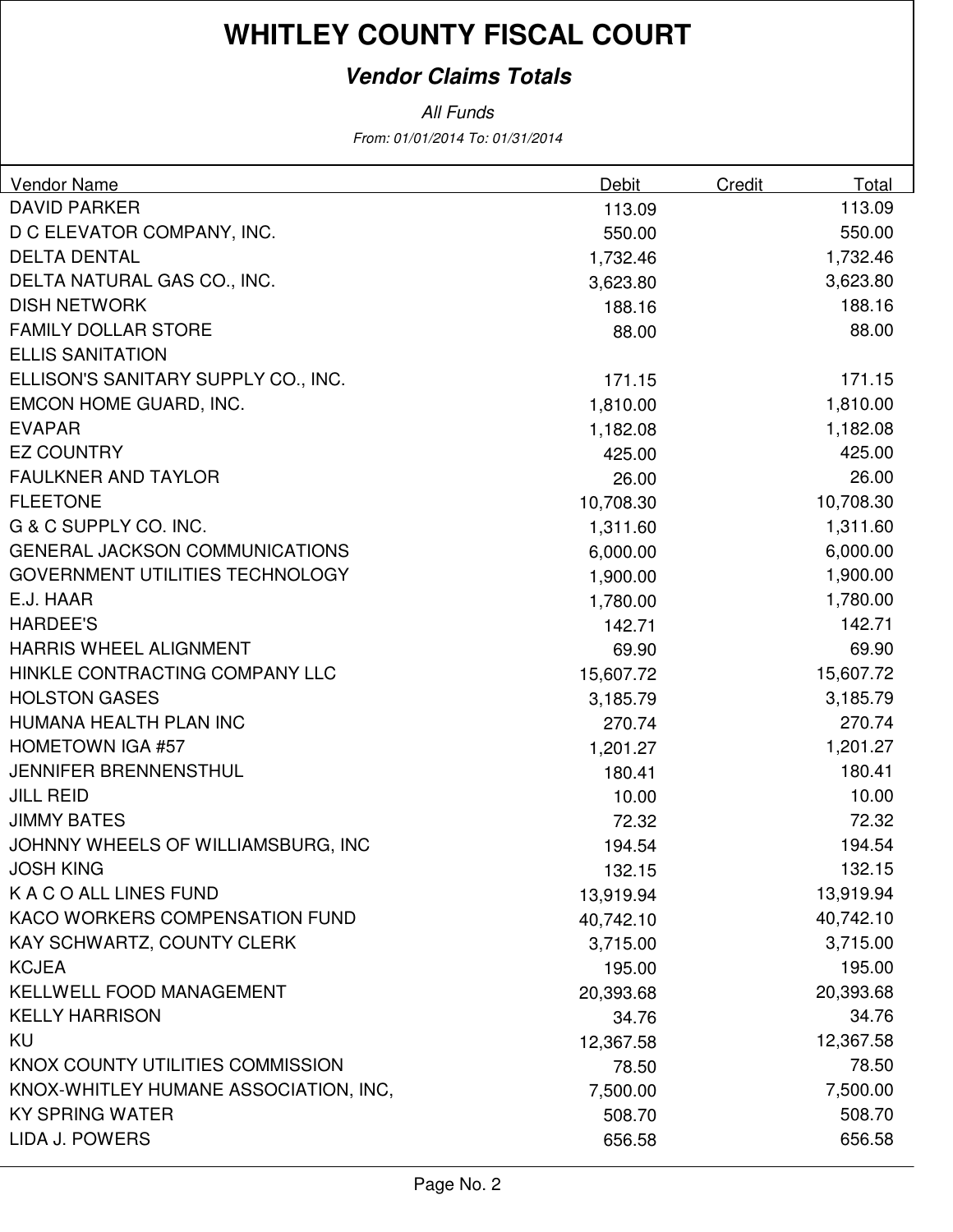### **Vendor Claims Totals**

| Vendor Name                           | Debit     | Credit | Total     |
|---------------------------------------|-----------|--------|-----------|
| <b>LONDON RADIO SERVICE</b>           | 1,413.75  |        | 1,413.75  |
| <b>LYTTLE'S TELEPHONE</b>             | 65.00     |        | 65.00     |
| <b>MARK MOTORS</b>                    |           |        |           |
| <b>MARRIOTT</b>                       |           |        |           |
| <b>MARRIOTT GRIFFIN GATE RESORT</b>   | 233.26    |        | 233.26    |
| <b>M.R. TRANSMISSIONS</b>             | 3,794.00  |        | 3,794.00  |
| <b>NEWS JOURNAL</b>                   | 236.12    |        | 236.12    |
| NICHOLAS WILSON                       | 86.21     |        | 86.21     |
| NI GOVERNMENT SERVICES, INC.          | 78.91     |        | 78.91     |
| <b>NORVEX SUPPLY</b>                  | 2,167.82  |        | 2,167.82  |
| ORAL LEWIS CATERING                   | 934.50    |        | 934.50    |
| <b>OWENS AUTO PARTS</b>               | 7,850.52  |        | 7,850.52  |
| <b>PATRICIA BROWN</b>                 | 8.49      |        | 8.49      |
| PATTERSON CREEK VFD                   | 200.00    |        | 200.00    |
| POFF CARTING SERVICE                  | 1,700.44  |        | 1,700.44  |
| PREFERRED LAB SERVICE                 | 400.00    |        | 400.00    |
| PREWITT FARM SUPPLY                   | 849.98    |        | 849.98    |
| <b>QUALITY CARE AUTO SERVICE</b>      | 10,125.34 |        | 10,125.34 |
| <b>QUILL CORPORATION</b>              | 776.74    |        | 776.74    |
| <b>RADIO SHACK</b>                    | 50.00     |        | 50.00     |
| R. C. MILLER OIL CO                   | 10,211.11 |        | 10,211.11 |
| <b>REPUBLIC BANK &amp; TRUST CO</b>   | 2,654.76  |        | 2,654.76  |
| <b>ROGER WALKER</b>                   | 110.06    |        | 110.06    |
| <b>ROGER WELLS</b>                    | 339.57    |        | 339.57    |
| SOUTHEASTERN EMERGENCY EQUIP.         | 2,147.82  |        | 2,147.82  |
| SOUTHERN KY CHAMBER OF COMMERCE, INC. | 1,200.00  |        | 1,200.00  |
| SOUTHEASTERN KY MAINTENANCE           | 1,491.00  |        | 1,491.00  |
| SOUTHERN HEALTH PARTNERS              | 41,089.60 |        | 41,089.60 |
| SOUTHERN REBINDING, INC.              | 2,089.06  |        | 2,089.06  |
| STANDARD ELECTRIC SUPPY CO            | 173.74    |        | 173.74    |
| STERICYCLE, INC.                      | 98.81     |        | 98.81     |
| <b>SUBWAY</b>                         | 15.00     |        | 15.00     |
| <b>T&amp;HTOWING</b>                  | 300.00    |        | 300.00    |
| <b>TEKS WORK</b>                      | 100.00    |        | 100.00    |
| TENNESSEE BOILER REPAIR SERVICE       | 727.63    |        | 727.63    |
| TIME WARNER CABLE                     | 69.54     |        | 69.54     |
| <b>TRUMAN PREWITT</b>                 | 381.29    |        | 381.29    |
| 2 GETON NET, INC.                     | 569.92    |        | 569.92    |
| <b>UNIFORM WAREHOUSE</b>              | 1,006.85  |        | 1,006.85  |